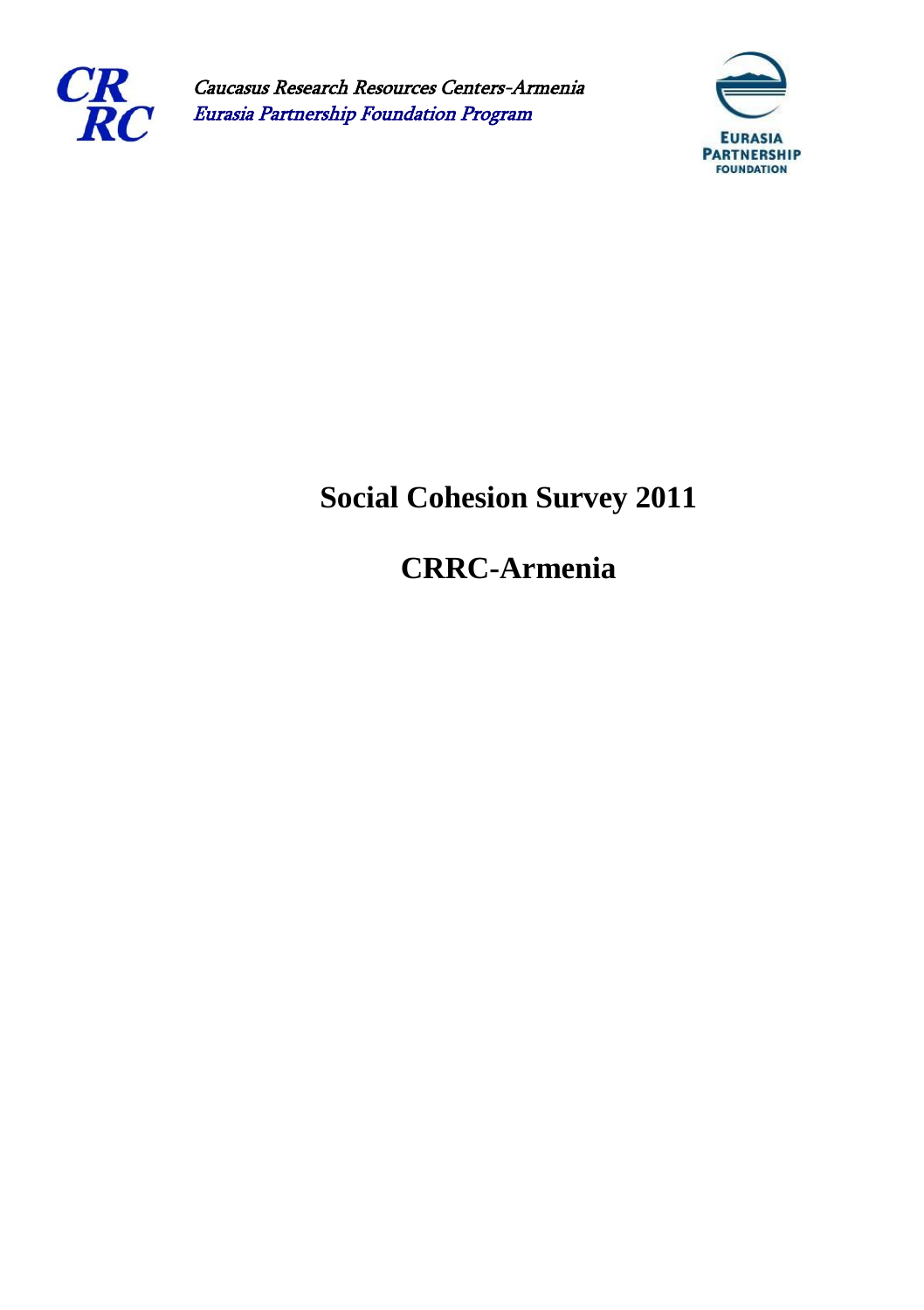#### SECTION A. SOCIAL, ECONOMIC, AND HOUSING CONDITIONS

#### **CARD H3**

| Television                    |
|-------------------------------|
| Computer                      |
| Internet (including 3G)       |
| Cellular phone                |
| Satellite/Cable TV            |
| Car (not motorcycle)          |
| Washing machine               |
| Freezer/Refrigerator          |
| Microwave oven                |
| Bed for each household member |
| Living room furniture         |
| Running water                 |
| Sewage system                 |
| Central gas supply            |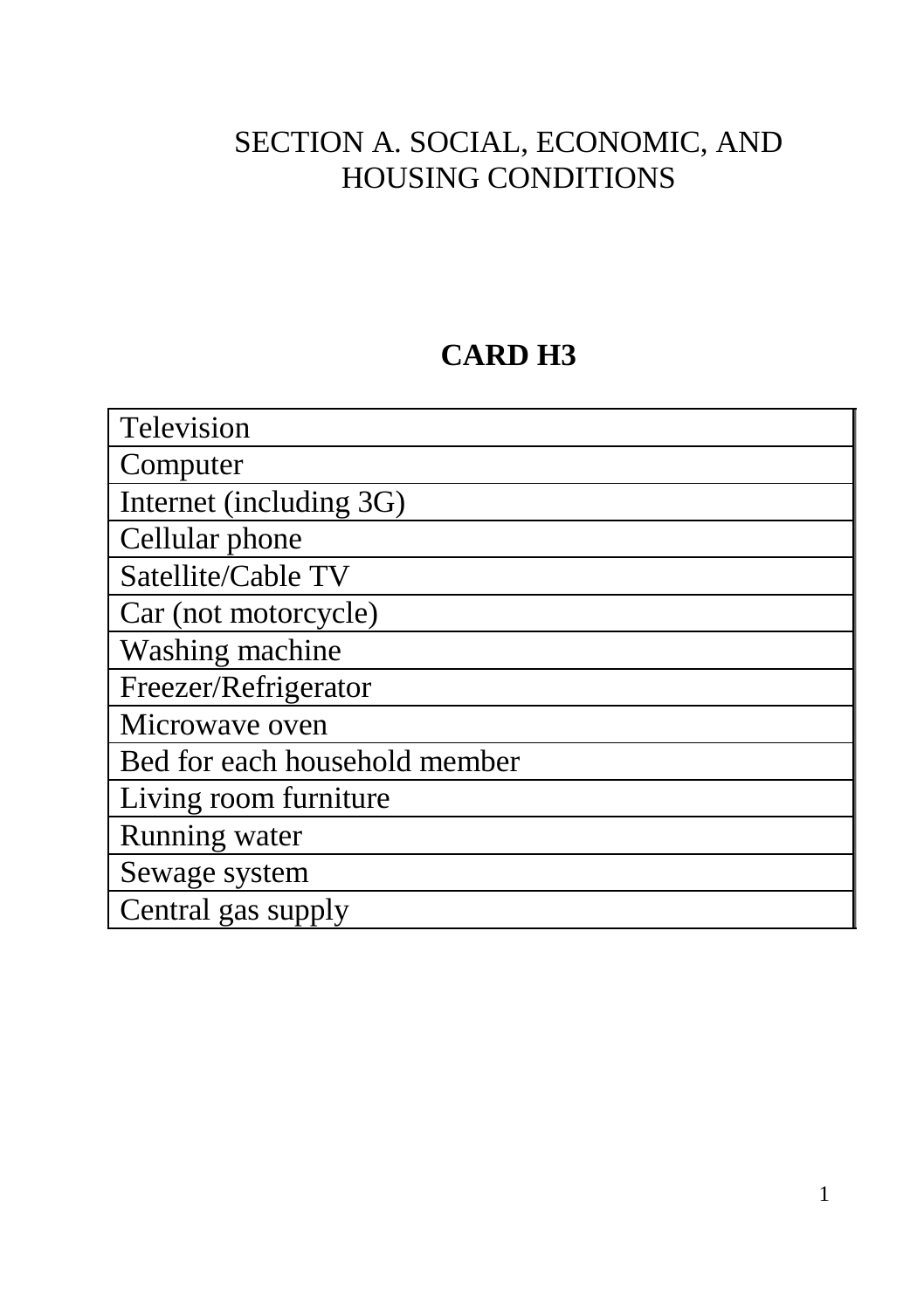#### **CARD H4**

Local heating system Central heating Gas Electricity Petrol Coal Wood (purchased) Wood (collected in the forest)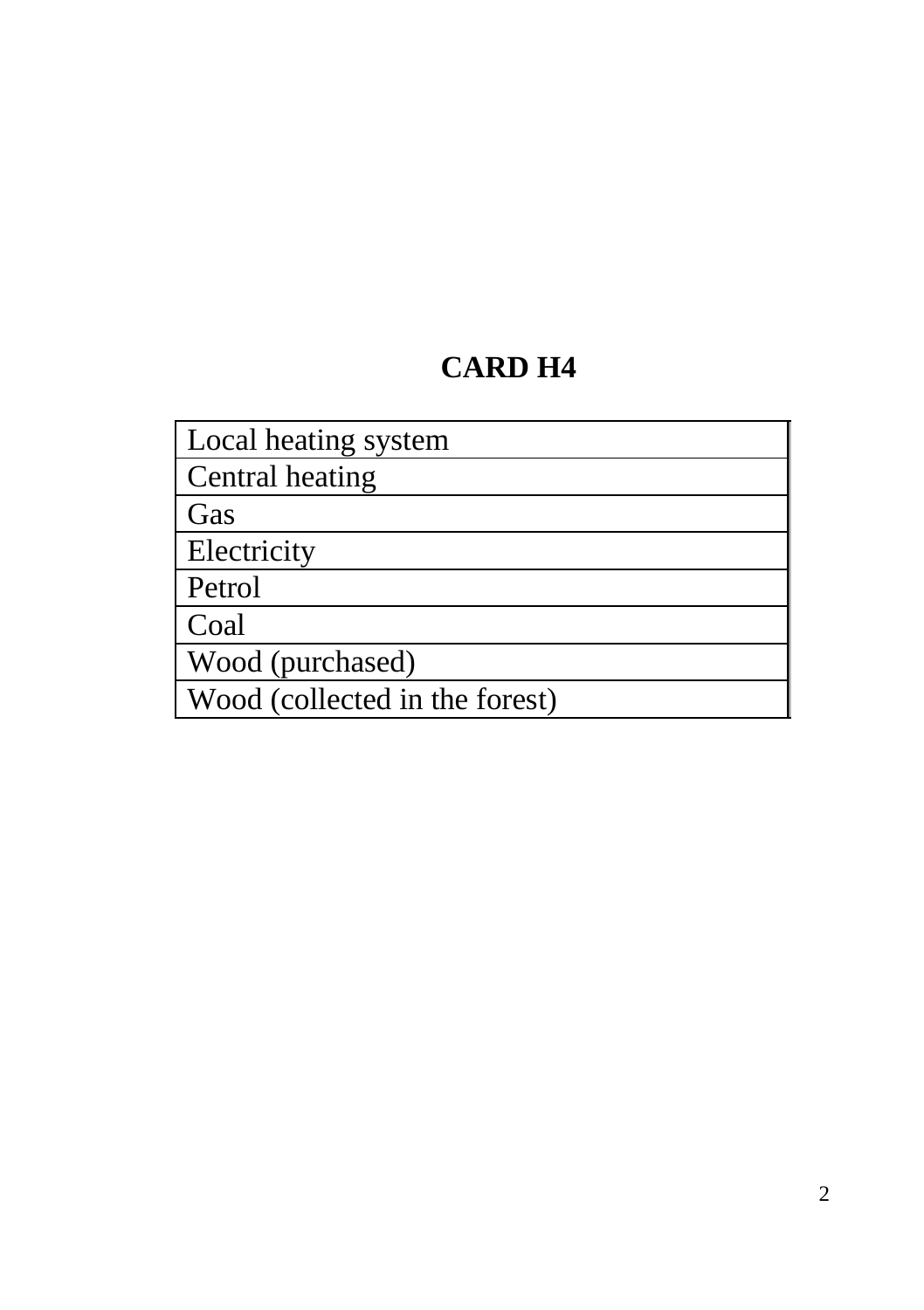### **CARD H7**

|                | Somewhat | Somewhat | <b>Strongly</b> |
|----------------|----------|----------|-----------------|
| Strongly agree | agree    | disagree | disagree        |

#### **CARD H11**

| Public transportation                   |
|-----------------------------------------|
| Electricity                             |
| Drinking water                          |
| Sewage                                  |
| Landline telephone                      |
| Internet including 3G                   |
| Gas                                     |
| Area cleaning up                        |
| Availability of green zone (e.g., park) |
| Playground for children                 |
| School                                  |
| Kindergarten                            |
| Market/shops                            |
| <b>Medical services</b>                 |
| Pharmacy                                |
| Cultural/sport infrastructure           |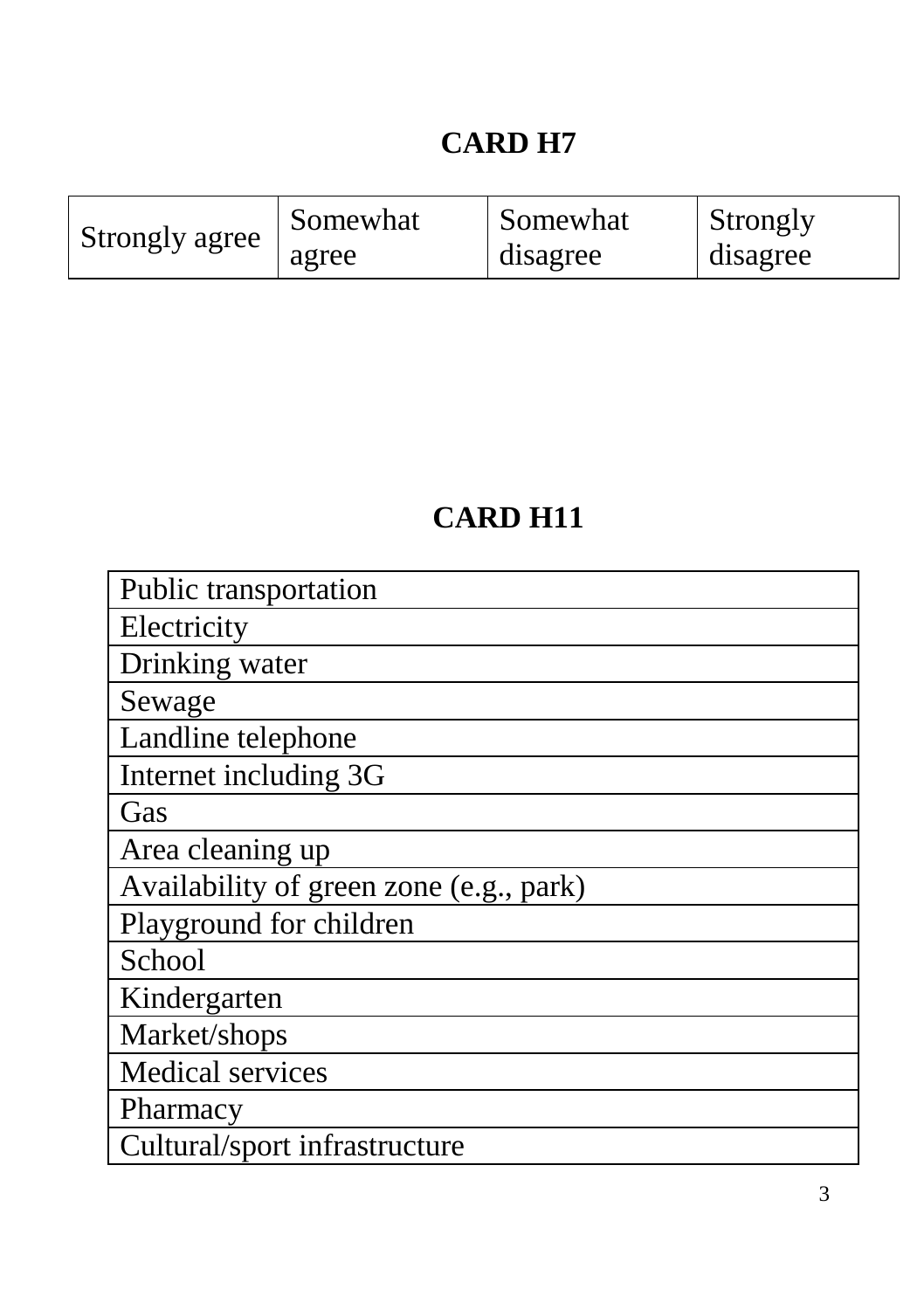# **CARD QL1**

| Never | <b>Seldom</b> | Sometimes   Often |  |
|-------|---------------|-------------------|--|
|-------|---------------|-------------------|--|

# **CARD QL3**

| Money is not enough even for food.         |
|--------------------------------------------|
| Money is enough for food only, but not for |
| clothes.                                   |
| Money is enough for food and clothes, but  |
| not enough for expensive durables like     |
| a refrigerator or washing machine.         |
| We can afford to buy some expensive.       |
| durables like a refrigerator or washing    |
| machine.                                   |
| We can afford to buy expensive things like |
| durables, car, can go to the rest, but     |
| can't buy a house/apartment                |
| We can afford to buy anything we need      |
|                                            |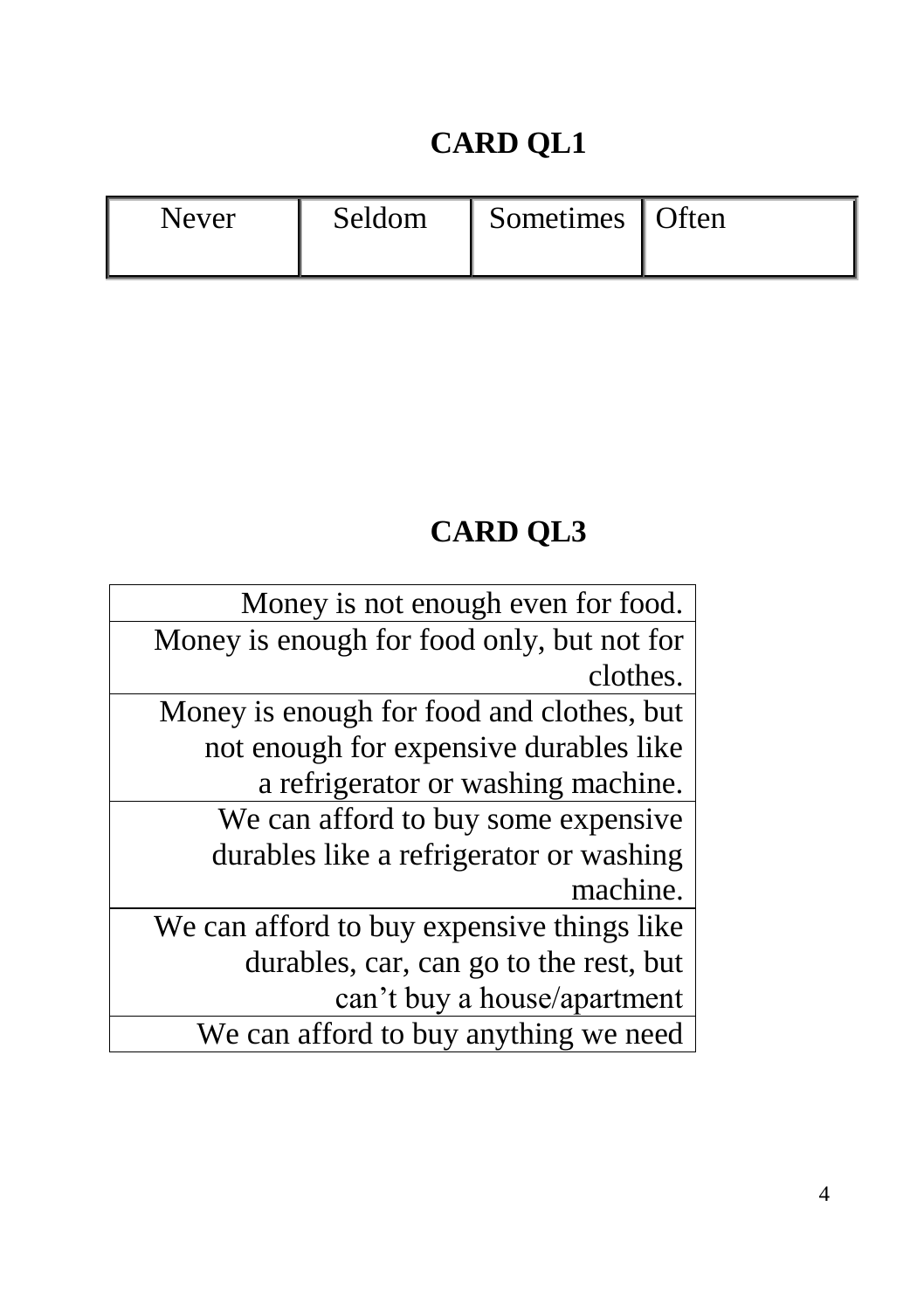# **CARD QL7**

| More than 450000 AMD |
|----------------------|
| 301000-450000 AMD    |
| 151000-300000AMD     |
| 91000-150000 AMD     |
| 41000-90000 AMD      |
| 21000-40000 AMD      |
| Up to 20000 AMD      |

# **CARD QL9**

| 1- No      | $\overline{\phantom{0}}$ |  |  |  |            |
|------------|--------------------------|--|--|--|------------|
| control at |                          |  |  |  | "Complete" |
| a1         |                          |  |  |  | control    |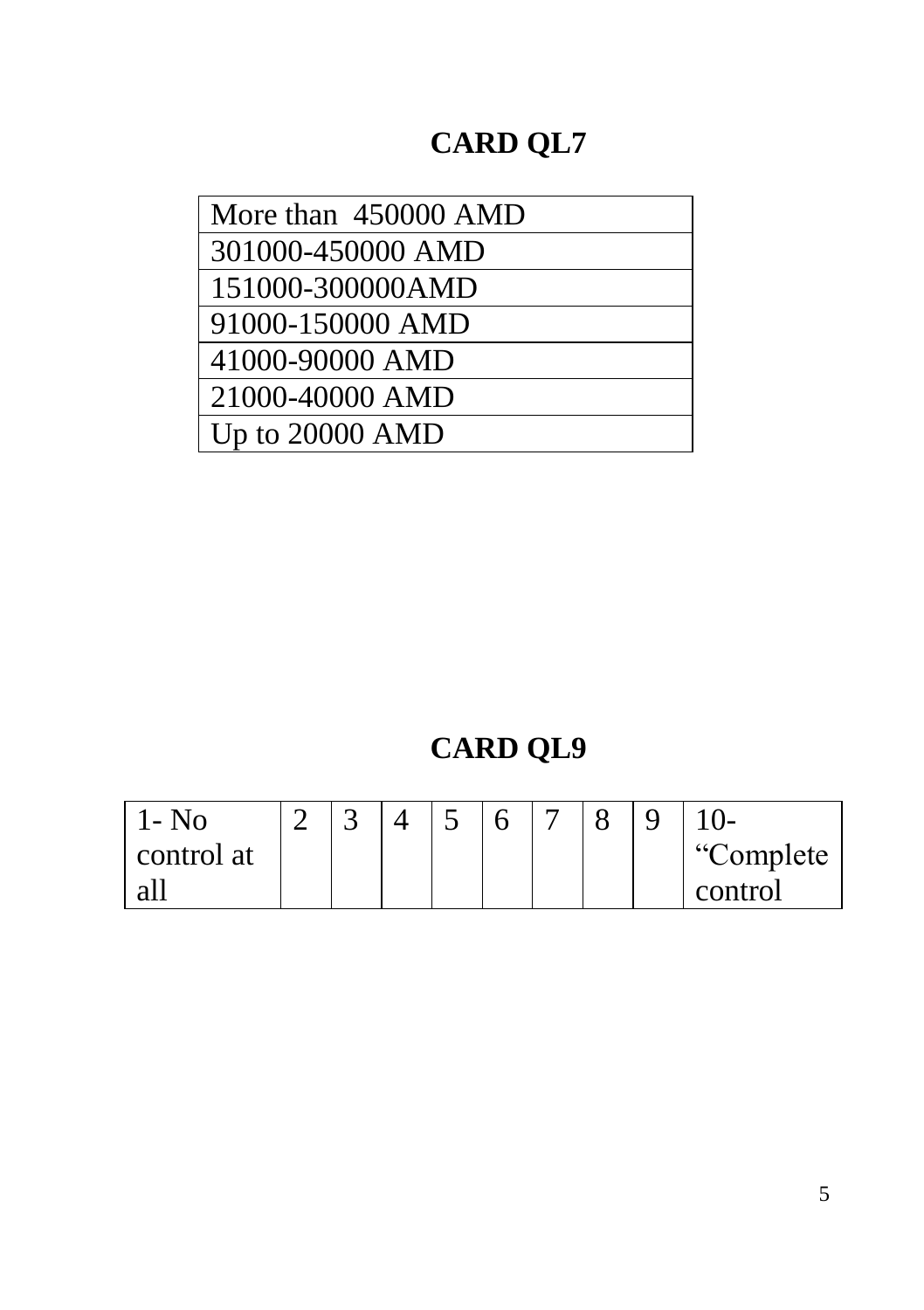# **CARD QL10**

Money from family members, relatives, or friends living elsewhere in this country [INCRAAB] Remittances (Money from family members, relatives, or friends living in another country) [INCRARM] (this includes other countries of the former Soviet Union) Cash sales from agricultural products Aggregated earned income (salary) of all household members, except sales of agricultural products Pensions and government benefits [INCRAGO] Income from renting of property, vehicles, or appliances Income from sale of property, vehicles, or appliances Interest or earnings on deposits or securities Other sources of income

#### **CARD QL12/13**

| Lowest   |  |  |  |  | Highest  |
|----------|--|--|--|--|----------|
| possible |  |  |  |  | possible |
| economic |  |  |  |  | economic |
| position |  |  |  |  | position |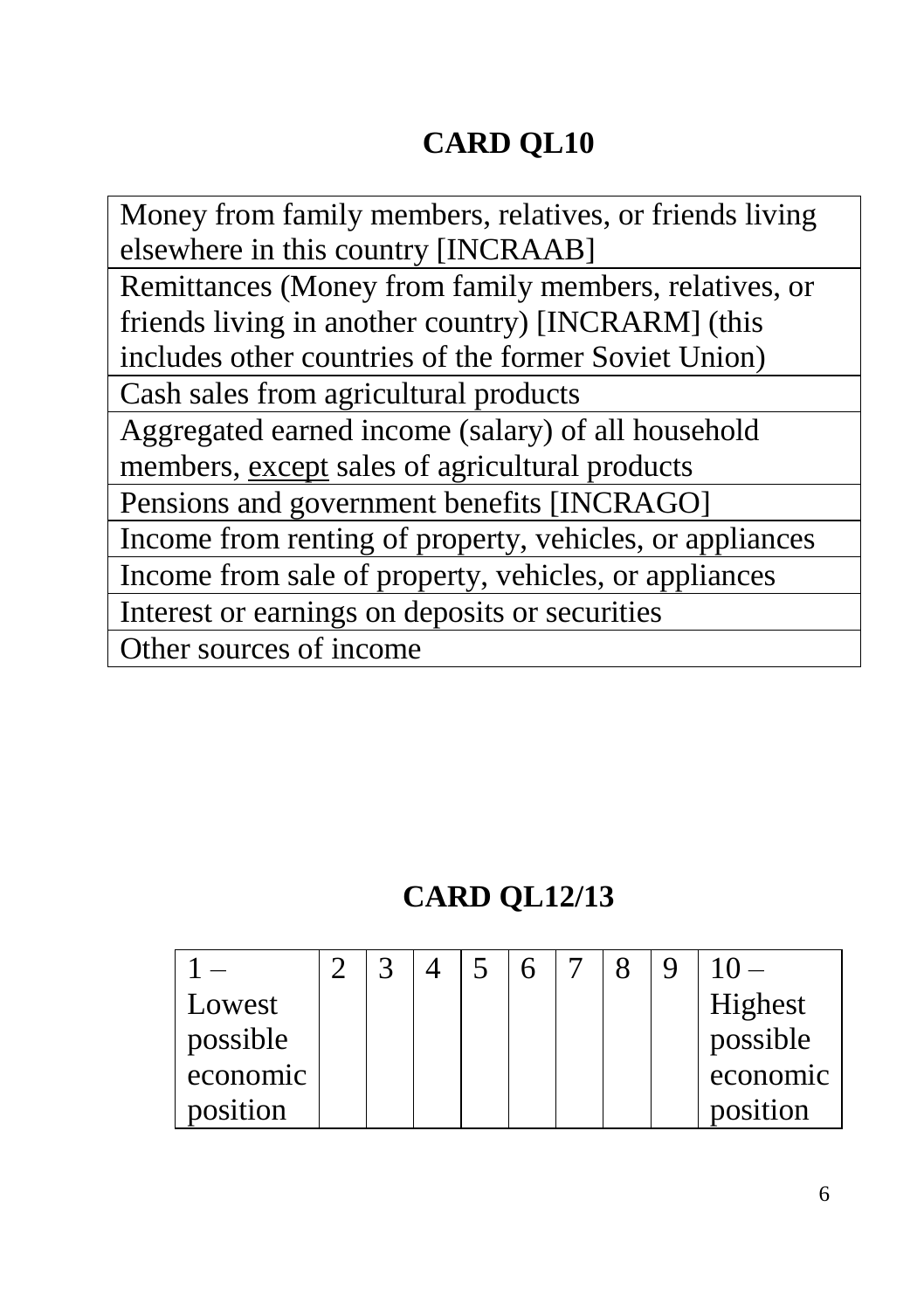#### **CARD EDU2**

|         | Very Somewhat | Not too | <b>Not</b> | No such              |
|---------|---------------|---------|------------|----------------------|
| serious | serious       | serious |            | serious   problem at |
|         |               |         | at all     | l all                |

#### **CARD EDU3**

School budget

Subject syllabi/Learning programmes

School building repair

Organization of school events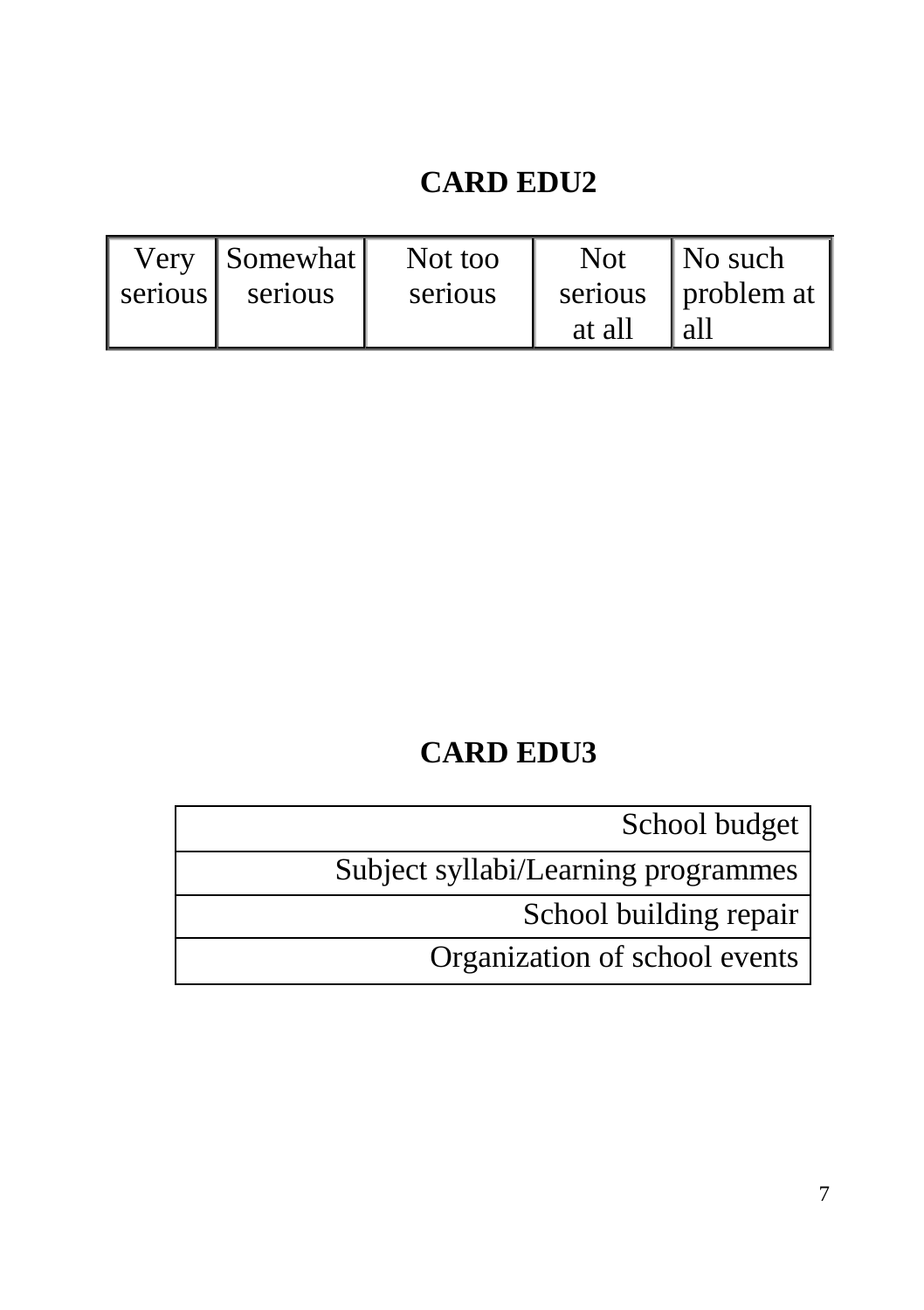#### **CARD EDU4**

Participation in formal parental organizations (Parental Committee) Participation in School Council Informal participation when requested I would like to initiate and organize a community group to discuss and address the school issues

#### **CARD EDU7**

| Completely | Somewhat | Somewhat | Completel  |
|------------|----------|----------|------------|
| agree      | agree    | disagree | y disagree |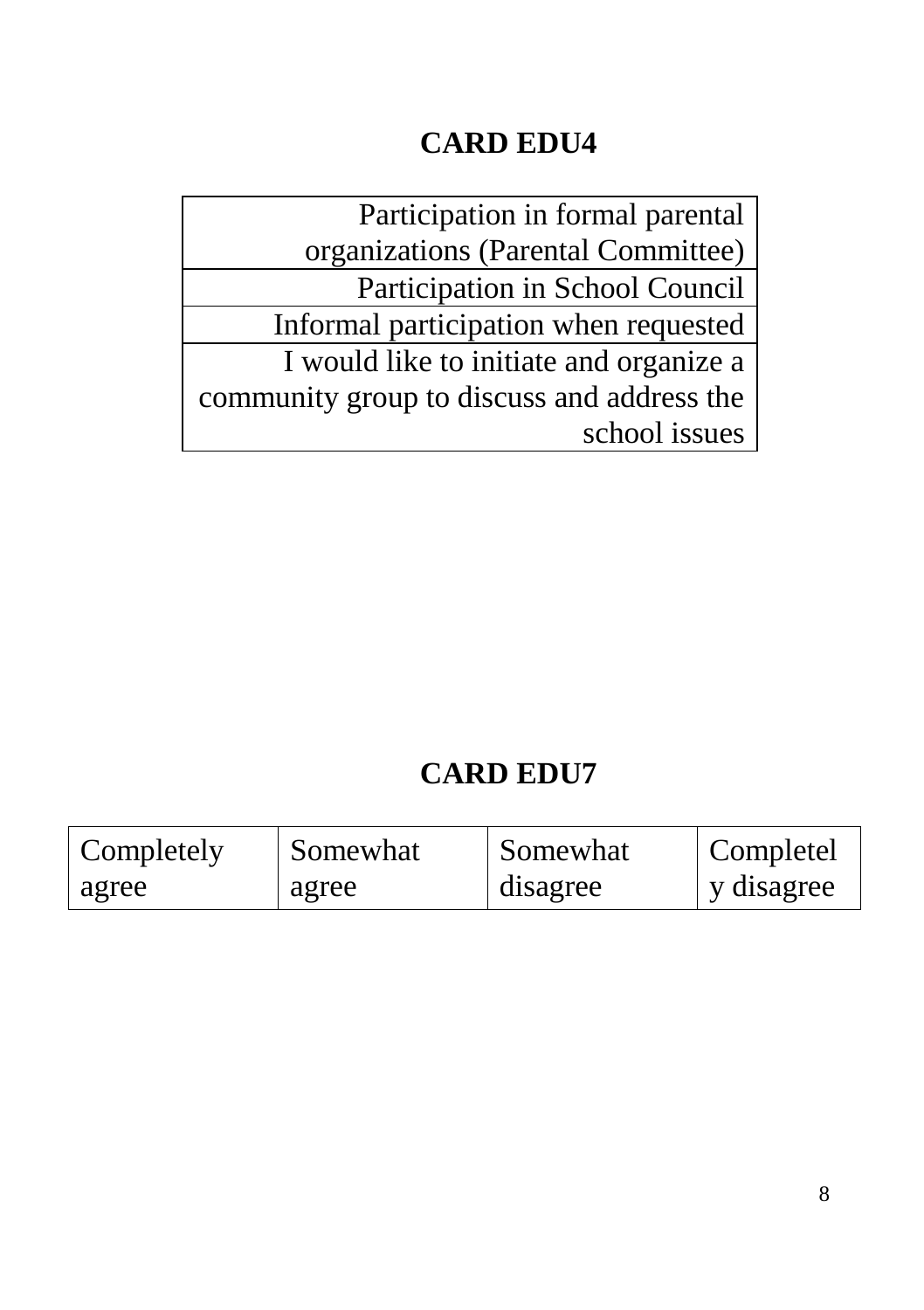#### **CARD HLT3**

Distance to doctor's office/ hospital/ medical center Not having transportation to take me to hospital Not having anyone to look after children/aged parents

while travelling to hospital

Delay in getting appointment

Cost of seeing the doctor

Could not take time off work

Did not know where to go

I do not trust any of the doctors I know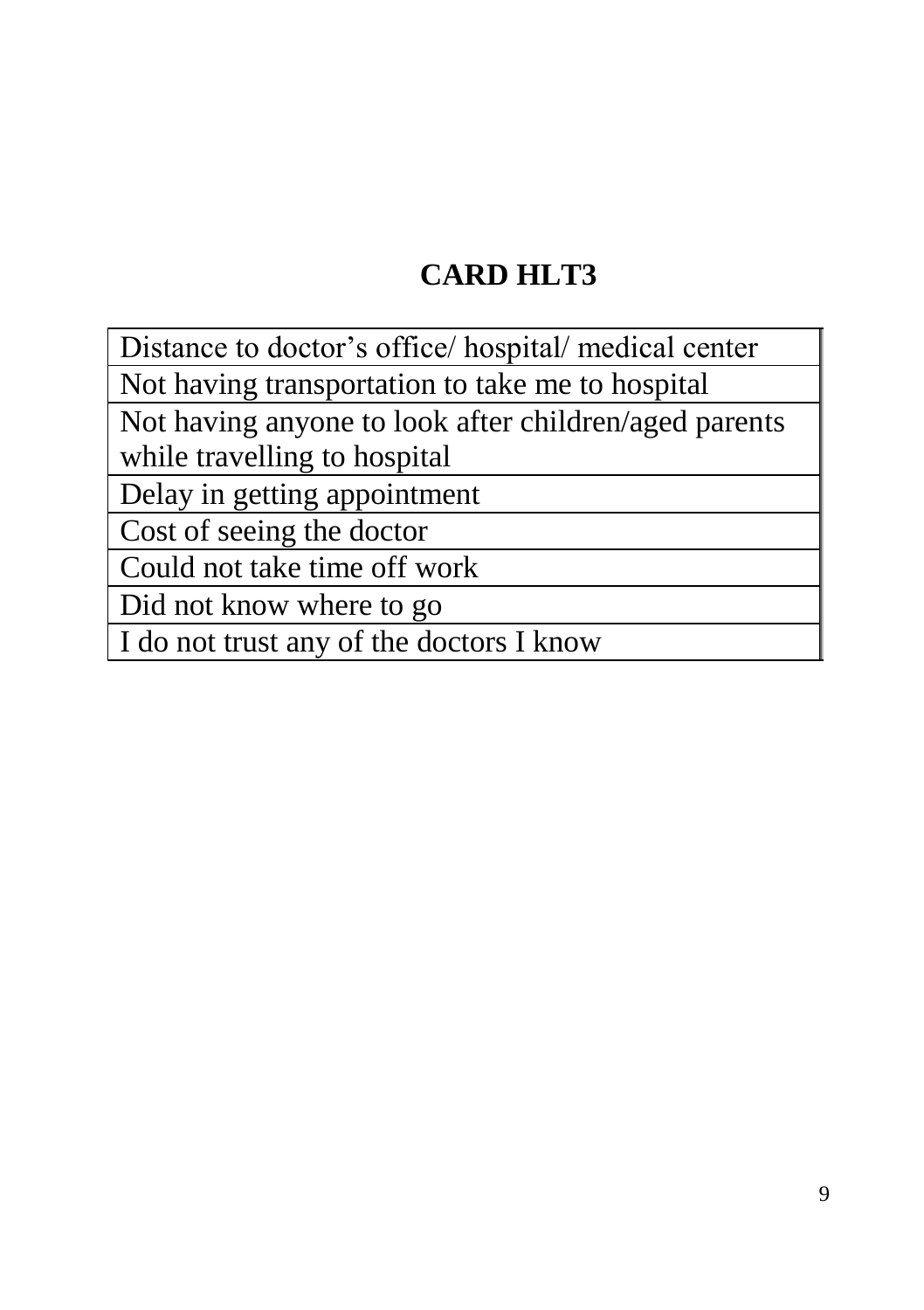### **CARD HLT4**

I apply to several doctors and select one based on my own experience

I rely on relatives/friends/coworkers advice

I just apply to the closest medical institution , not to a particular doctor

I rely on references from other doctors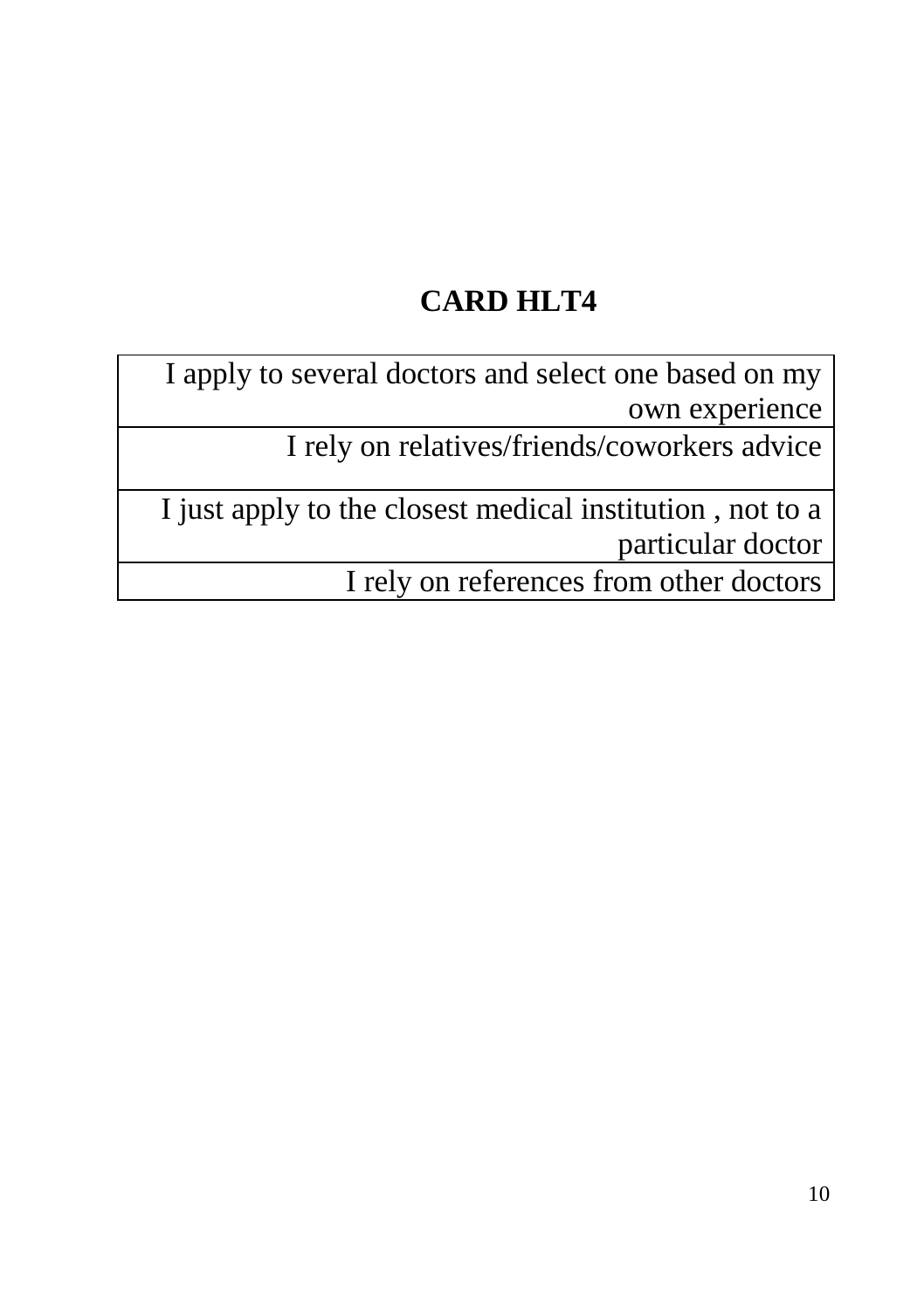## **CARD EMP7**

| Agriculture, Hunting, and Forestry                              |
|-----------------------------------------------------------------|
| Fishing                                                         |
| Mining and Quarrying                                            |
| Manufacturing                                                   |
| Public utilities (Electricity, gas, and/or water supply, waster |
| management)                                                     |
| Construction                                                    |
| Wholesale and Retail Trade; Repair of Motor Vehicles,           |
| Motorcycles and Personal and Household Goods                    |
| Hotels, Restaurants, Cafes                                      |
| Transport, Storage, Communication (included media and           |
| journalism)                                                     |
| Financial Intermediation / Banking                              |
| Real Estate, Property and Rent-related Activities               |
| Government, Public Administration and Defense, Law              |
| Enforcement                                                     |
| <b>Education/Science</b>                                        |
| <b>Healthcare and Social Work</b>                               |
| Civil society / NGO                                             |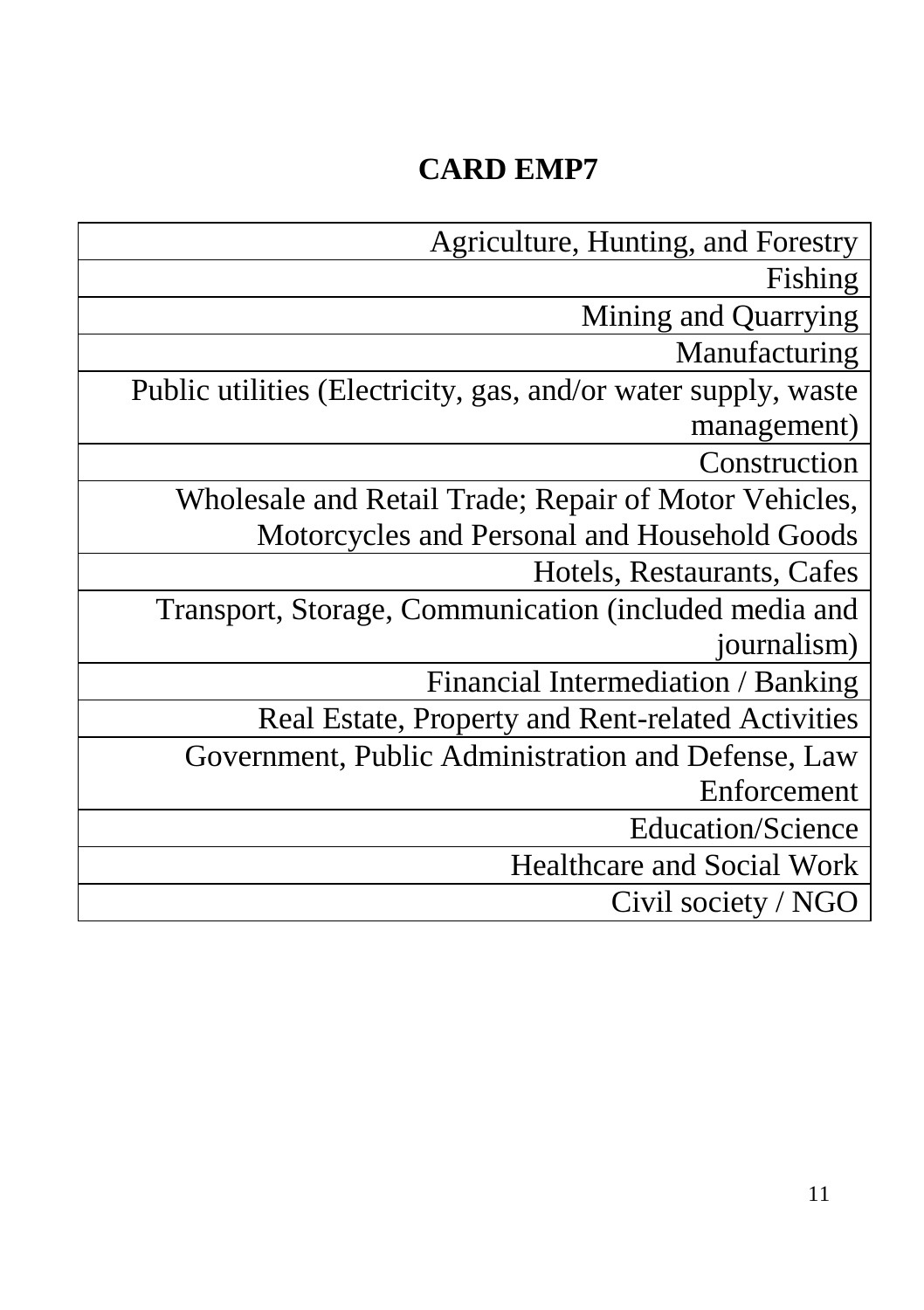## **CARD EMP8**

| Completely | Somewhat | Somewhat | Completely |
|------------|----------|----------|------------|
| disagree   | agree    | disagree | agree      |

### **CARD EMP10**

| There are no major issues at my workplace        |
|--------------------------------------------------|
| Issues regarding the employment organization     |
| Issues regarding the content of the tasks to be. |
| accomplished                                     |
| Tensions between coworkers                       |
| Tensions between workers and management          |
| Low salaries                                     |
| Dangerous or unsafe working conditions           |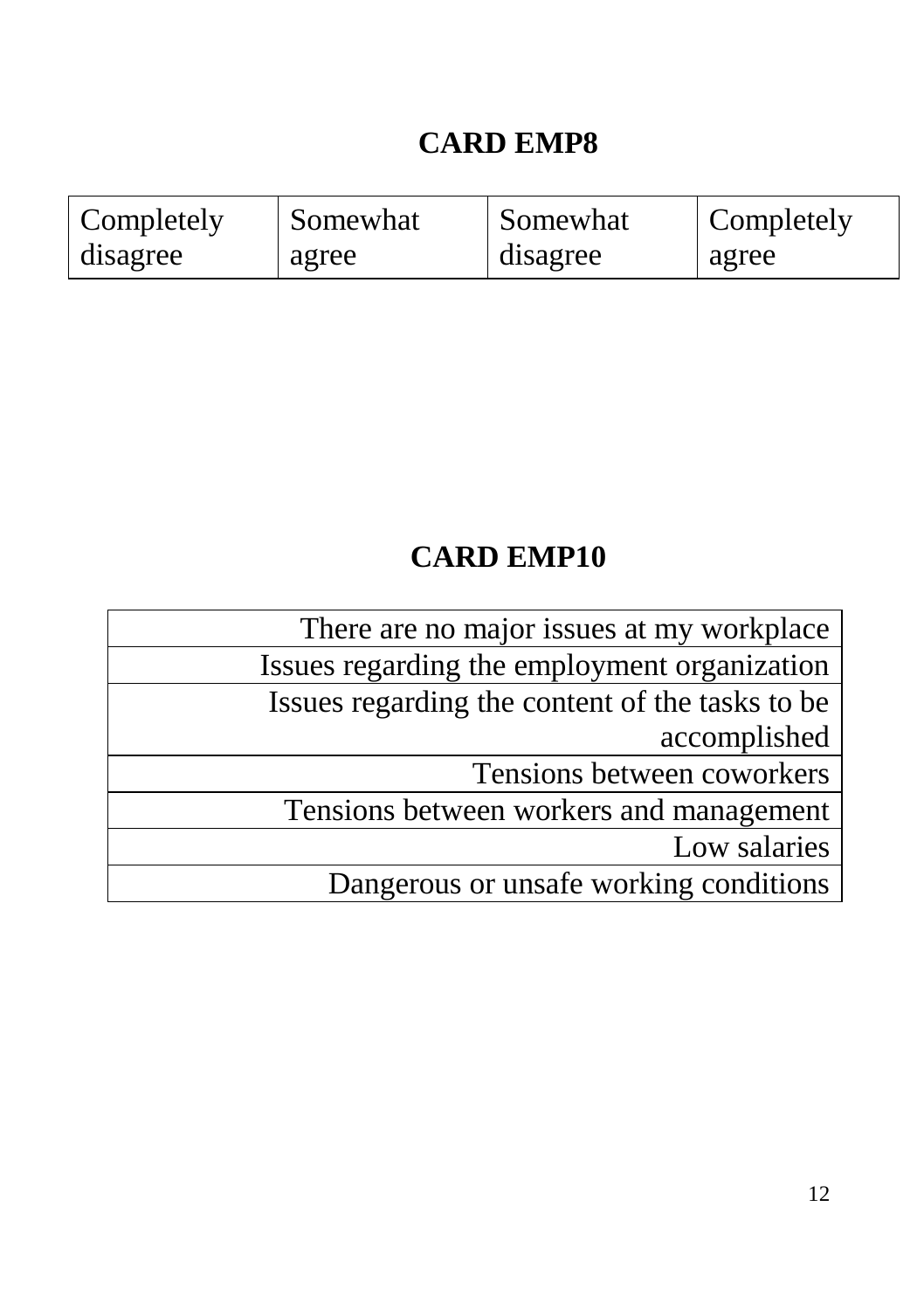## **CARD EMP11**

| Age—be young                           |
|----------------------------------------|
| Age—be matured                         |
| Appearance                             |
| Connections                            |
| Good education (diploma)               |
| Being a hard worker                    |
| Luck                                   |
| Related practical skills and knowledge |
| Talent                                 |
| Work experience                        |
| Doing favors for the 'right' people    |
| Being pro-active                       |

#### **CARD EMP12**

The local authorities should be the initiator to create new jobs

The local authorities have limited opportunities, but can assist somehow

The local authorities should have no role at all regarding the employment situation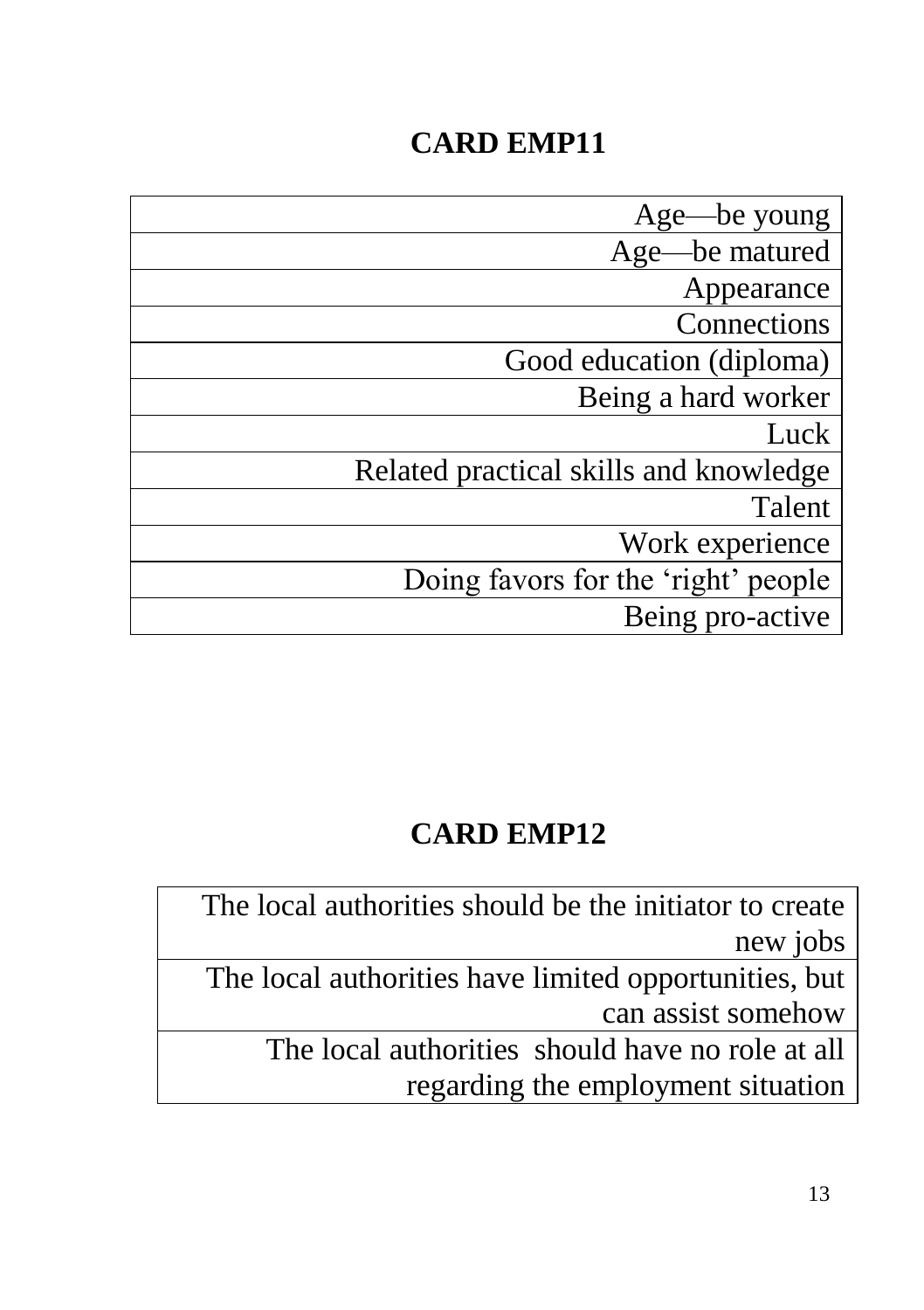### **CARD INF1**

| Relatives' and/or friends' experiences               |
|------------------------------------------------------|
| Word of mouth/information from other people          |
| <b>Newspapers</b>                                    |
| TV dramas                                            |
| TV documentaries                                     |
| News programmes on TV                                |
| Radio programmes                                     |
| Government publications                              |
| Internet newspapers                                  |
| Social networks (Facebook, Twitter, Odnoklassniki, V |
| Kontakte, etc.)                                      |

# **CARD INF3**

| To receive information                            |
|---------------------------------------------------|
| To discuss topics that have public importance     |
| For entertainment                                 |
| To develop social groups/movements against or for |
| any social issue                                  |
| Communication                                     |
| Don't use it                                      |
|                                                   |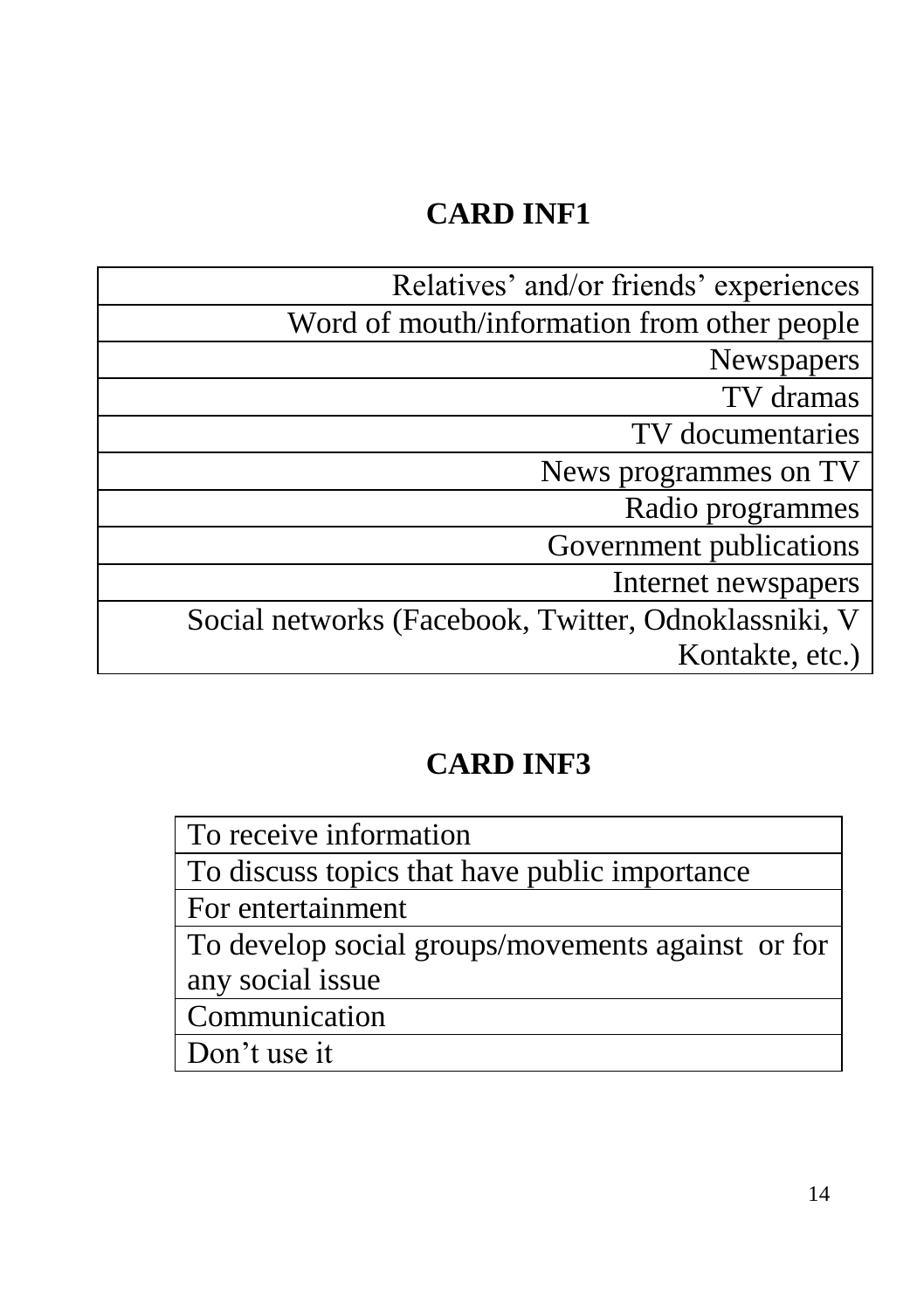## **CARD INF4/C11/C15**

| Completely | Somewhat | Somewhat | Absolutely |
|------------|----------|----------|------------|
| y trust    | trust    | distrust | distrust   |

#### **CARD INF5**

| $\vert$ Completely $\vert$ | Somewhat  | Somewhat      | Absolutely   |
|----------------------------|-----------|---------------|--------------|
| satisfied                  | satisfied | distratisfied | dissatisfied |

### **CARD INF6**

| Highly<br>Rather<br>accessibl<br>accessible | Rather<br>inaccessible | Completely<br>inaccessible |
|---------------------------------------------|------------------------|----------------------------|
|---------------------------------------------|------------------------|----------------------------|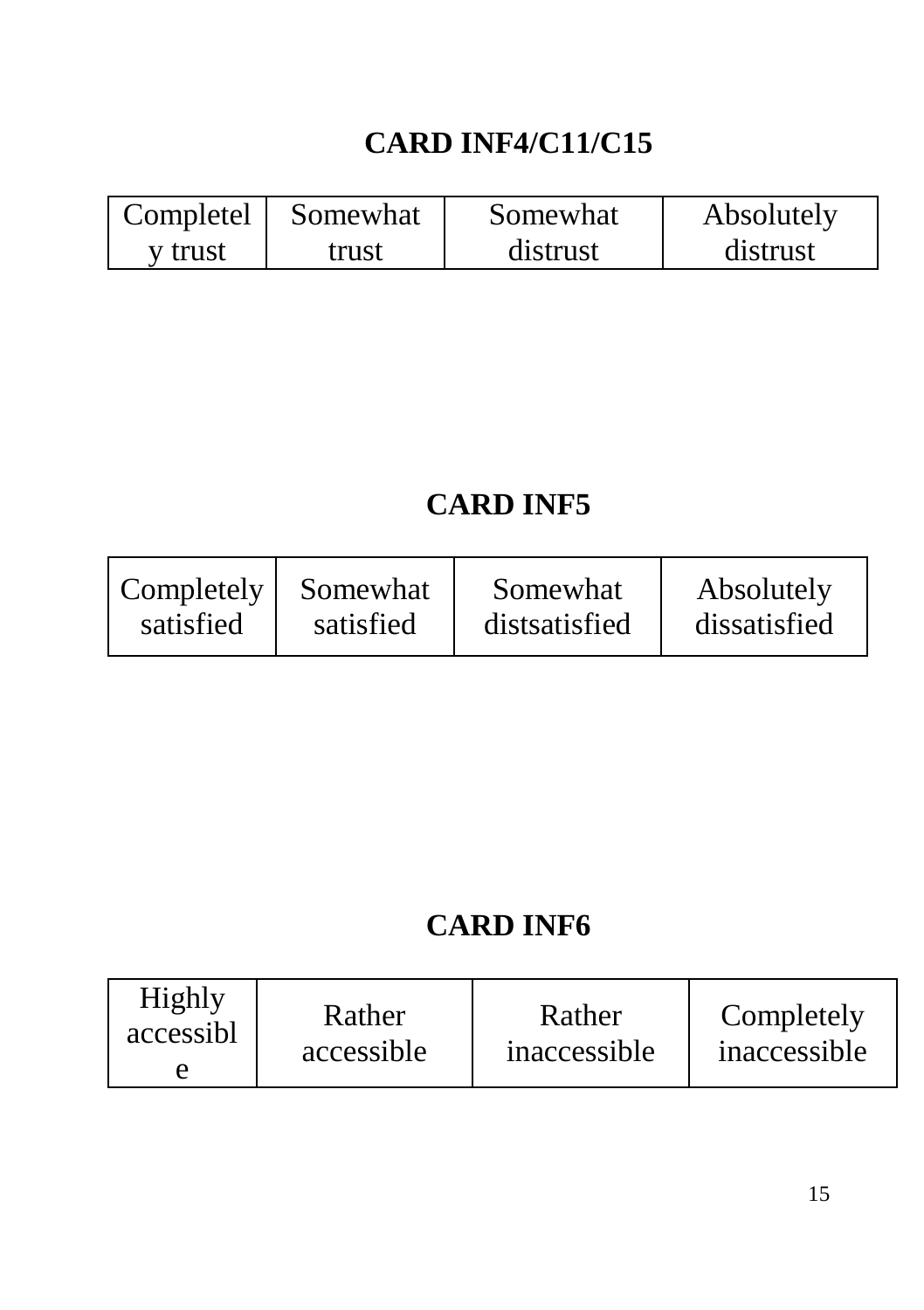We are relatives

We are close friends

We meet sometimes when there is an event

We know each other and only welcome each other at a meeting

We are "real neighbors"

We hardly know each other and don't welcome each other at a meeting

I don't know my neighbors

| Partner/ spouse     |
|---------------------|
| Other family member |
| Colleagues          |
| Friends             |
| Neighbor            |
| Someone else        |
| Nobody              |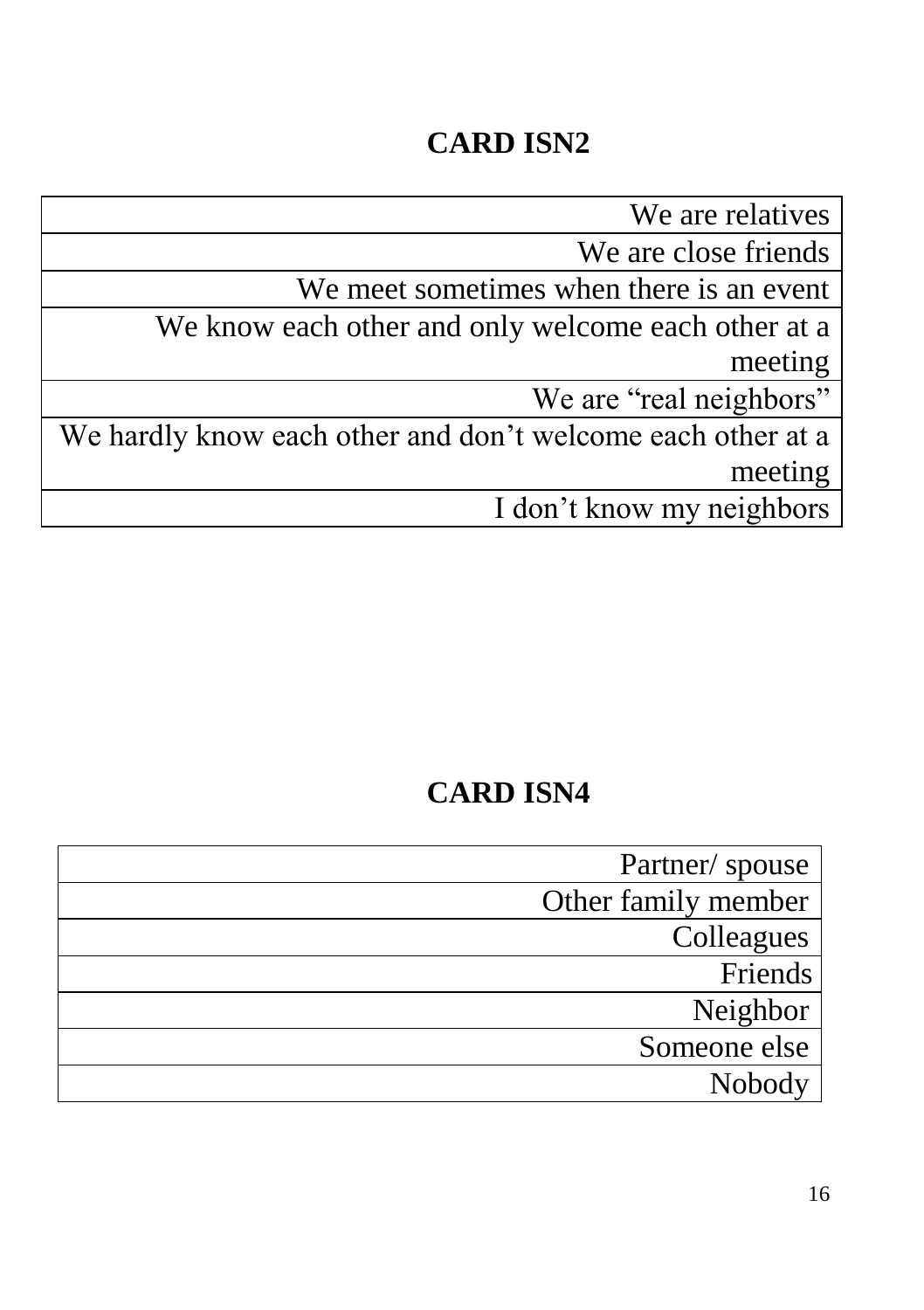| Father and<br>mother | Father | Mother | Another female<br>person | $\mathbb{N}_{\mathsf{C}}$ | Partner/Spouse | Other person | Nobody |
|----------------------|--------|--------|--------------------------|---------------------------|----------------|--------------|--------|
|----------------------|--------|--------|--------------------------|---------------------------|----------------|--------------|--------|

| 1 - People    |  |  |  | 8 | 9 | $10 -$        |
|---------------|--|--|--|---|---|---------------|
| should take   |  |  |  |   |   | government    |
| more          |  |  |  |   |   | should take   |
| responsibilit |  |  |  |   |   | more          |
| y to provide  |  |  |  |   |   | responsibilit |
| for           |  |  |  |   |   |               |
| themselves    |  |  |  |   |   |               |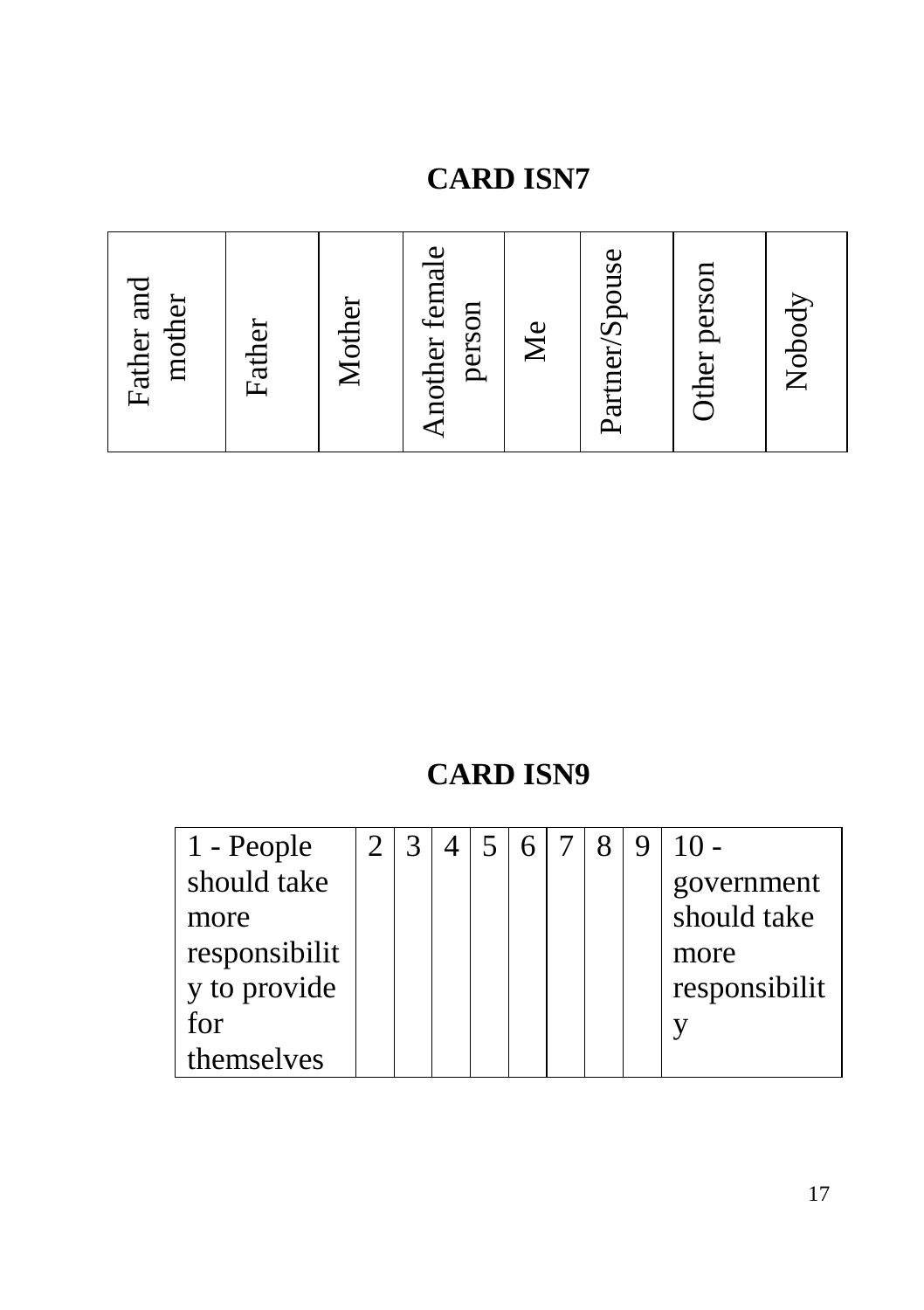If I had more time If the mayor/member of municipality ask me to engage If I knew what issues were on agenda being considered If it were easier to contact my mayor/municipality If I knew who the mayor or members of the municipality are If I can get involved in a group making decisions about issues affecting my local area/neighborhood If I knew that my opinion would matter/be taken into account

| Contact my mayor/municipality                          |
|--------------------------------------------------------|
| <b>Contact Marzpetaran</b>                             |
| Contact the parliament member elected from my district |
| Contact a government official                          |
| Attend a picket                                        |
| Organize and sign a petition                           |
| Attend a public meeting                                |
| Contact media or journalists                           |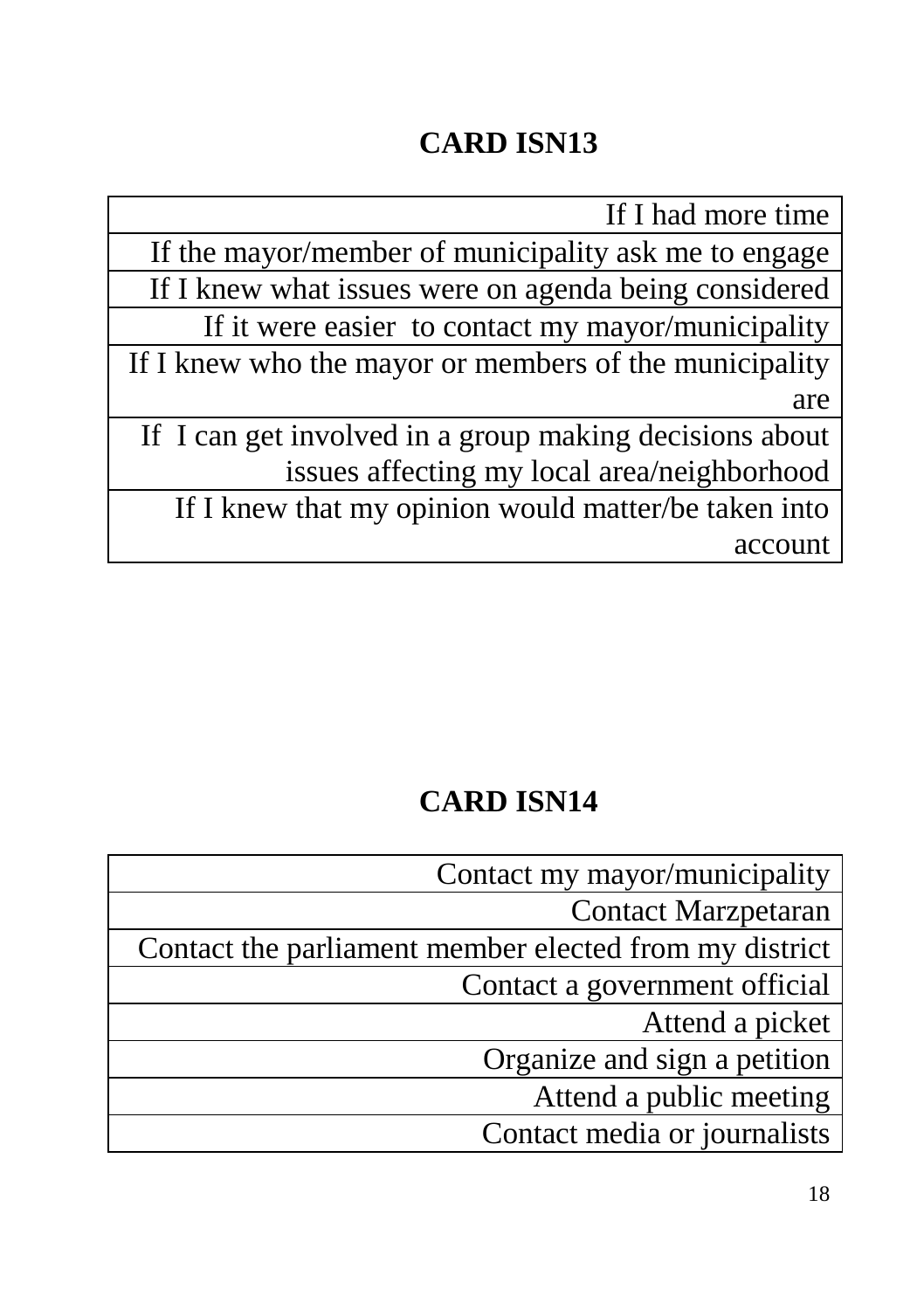| Personal issues       |
|-----------------------|
| Environmental issues  |
| Human rights/Justice  |
| Local public services |
| Education             |
| Health                |

# **CARD ISN20**

| Financial | Moral | Organizational/Technical |
|-----------|-------|--------------------------|

| Strongly  | Rather satisfied | Rather       | Strongly     |
|-----------|------------------|--------------|--------------|
| satisfied |                  | dissatisfied | dissatisfied |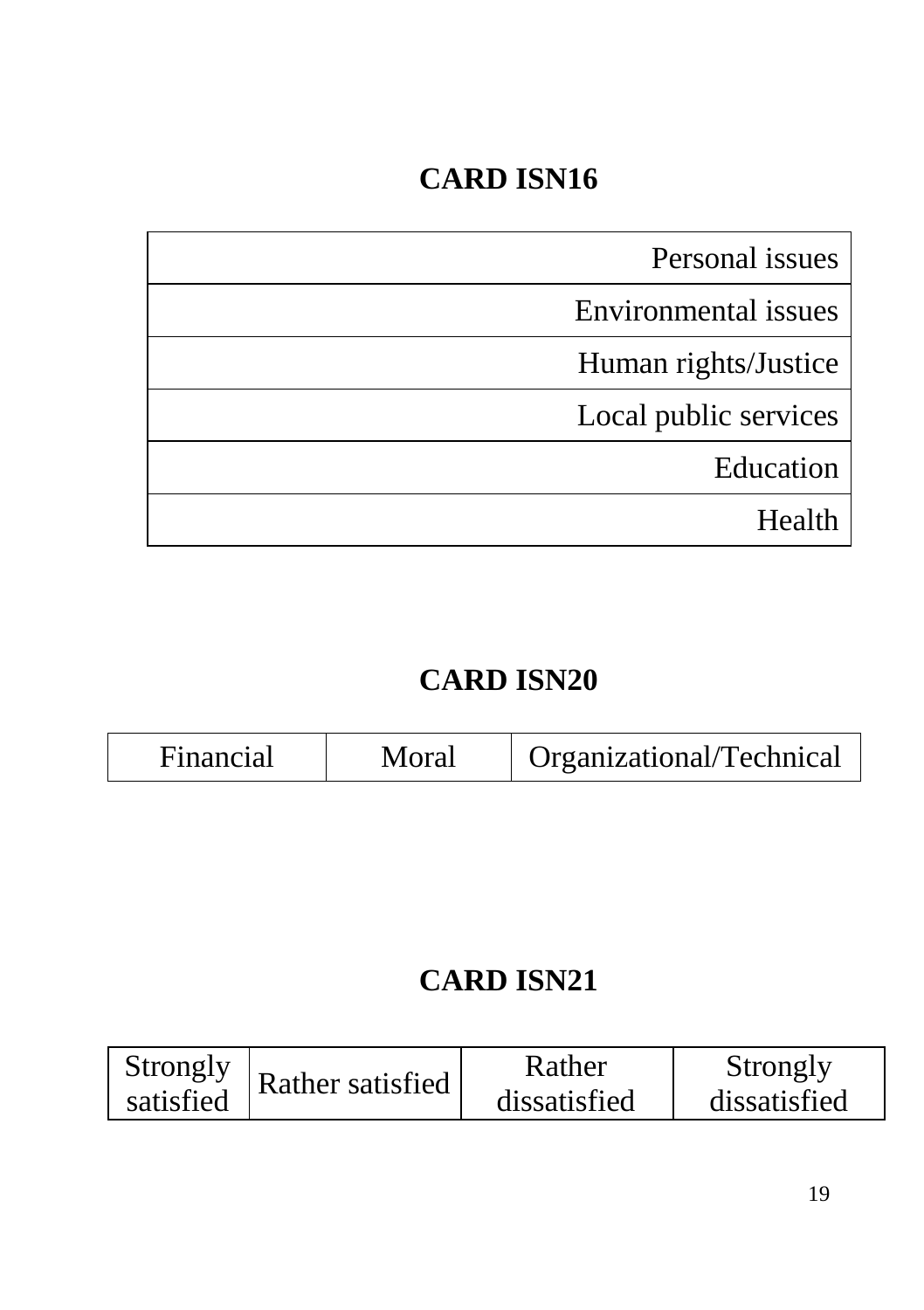Education/schools

Sport/exercise (taking part, coaching or going to watch)

Religious group or church

**Politics** 

Health, disability, elderly care and social welfare

Animals and the environment

Justice and Human Rights, civic groups

Local community or neighborhood groups

Hobbies, Recreation/Arts/Social clubs/groups

Trade union activity

An Internet network (Face book, etc.)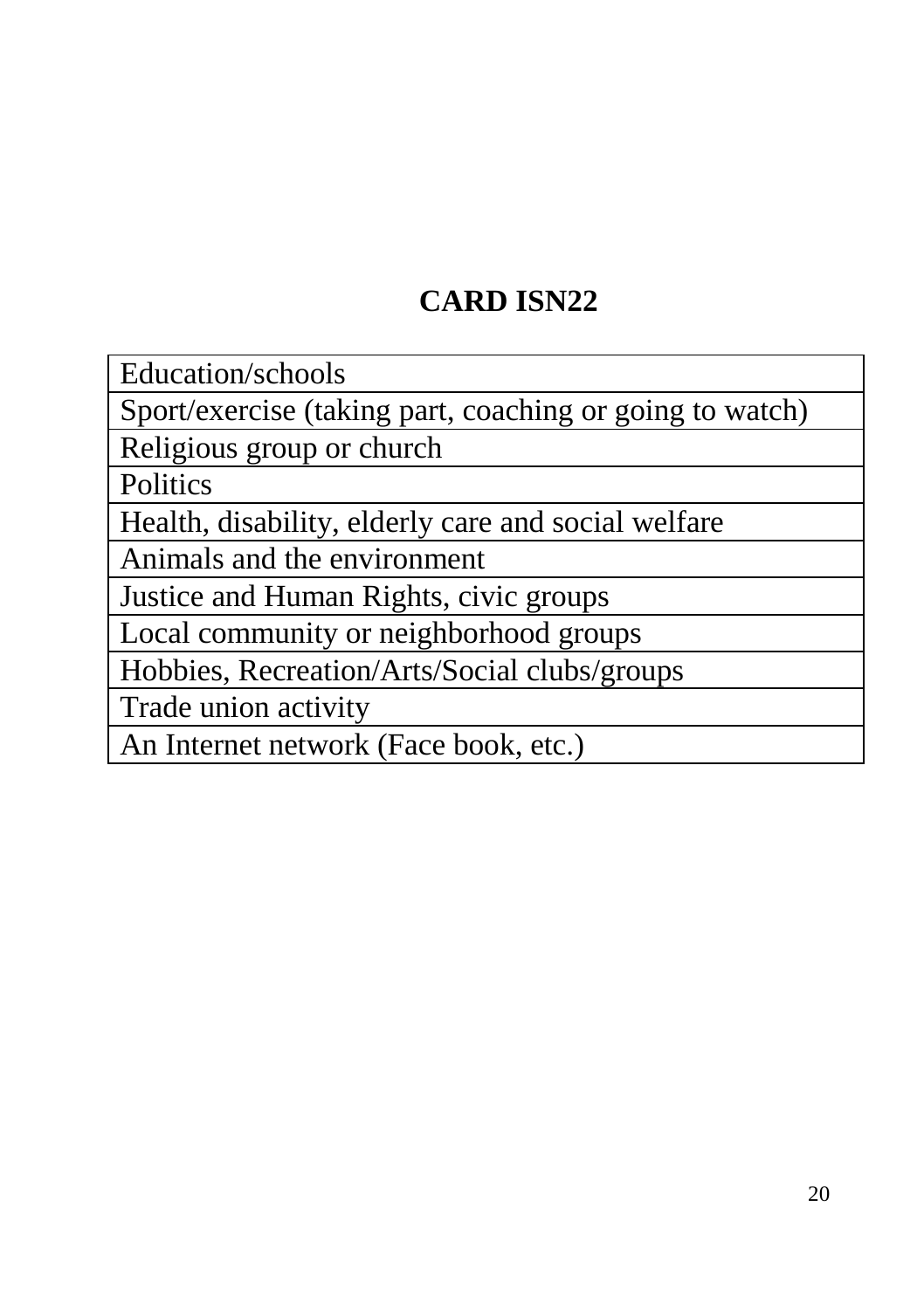| Strongly<br>Agree | Agree | Disagree | Strongly<br>Disagree |
|-------------------|-------|----------|----------------------|
|-------------------|-------|----------|----------------------|

| Absolutely<br>characterizes | Characterizes <sup>1</sup> | Does not<br>characterize | Does not<br>characterize<br>at all |
|-----------------------------|----------------------------|--------------------------|------------------------------------|
|-----------------------------|----------------------------|--------------------------|------------------------------------|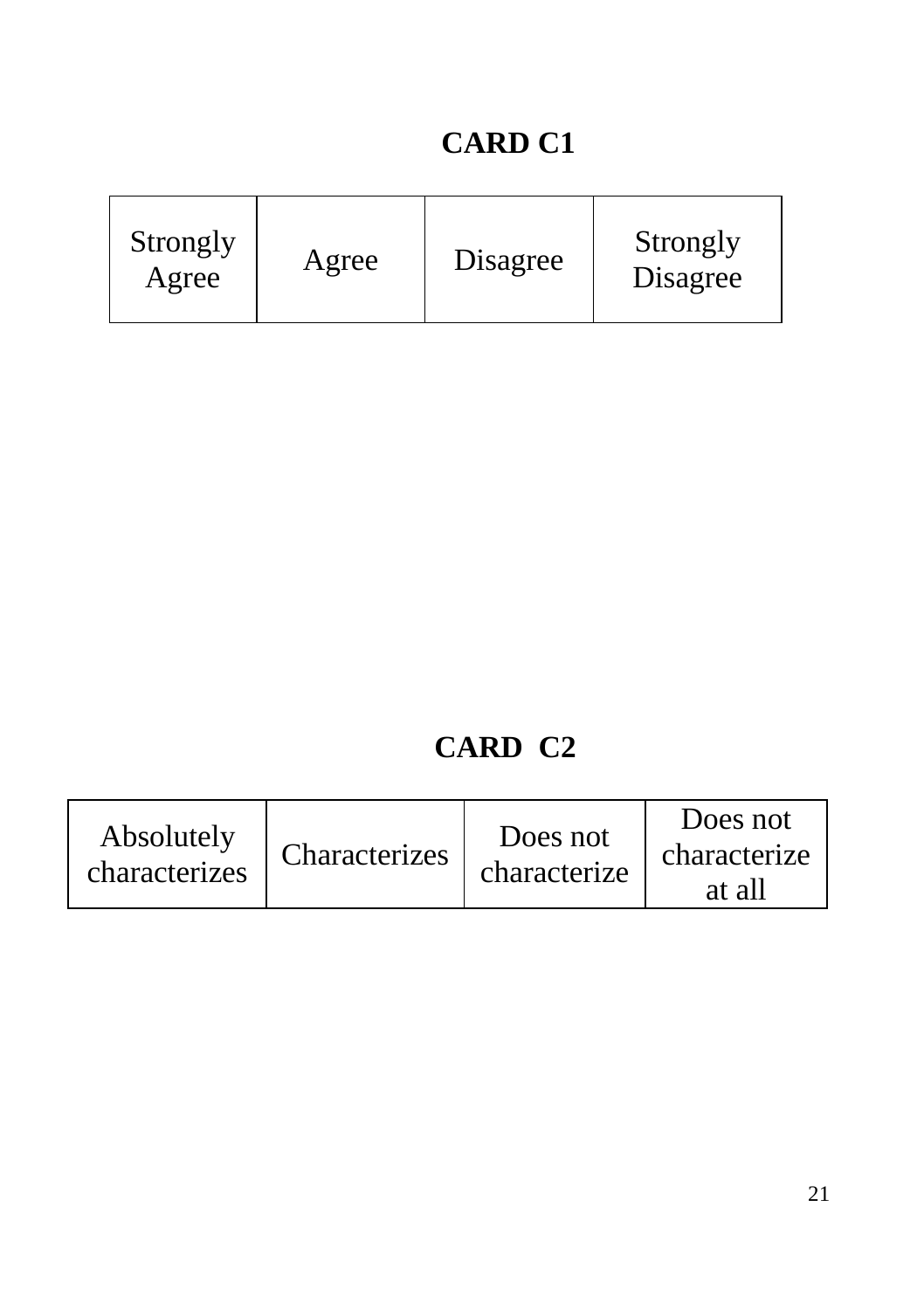| Ability to form and express his/her own opinion   |
|---------------------------------------------------|
| Hard work                                         |
| Sense of responsibility                           |
| Imagination                                       |
| Tolerance and respect for other people            |
| Thrift, prudence in dealing with money and things |
| Value of good connections to advance in life      |
| Determination, perseverance                       |
| Importance to be active and grab opportunities    |
| Religious faith                                   |
| Unselfishness                                     |
| Obedience                                         |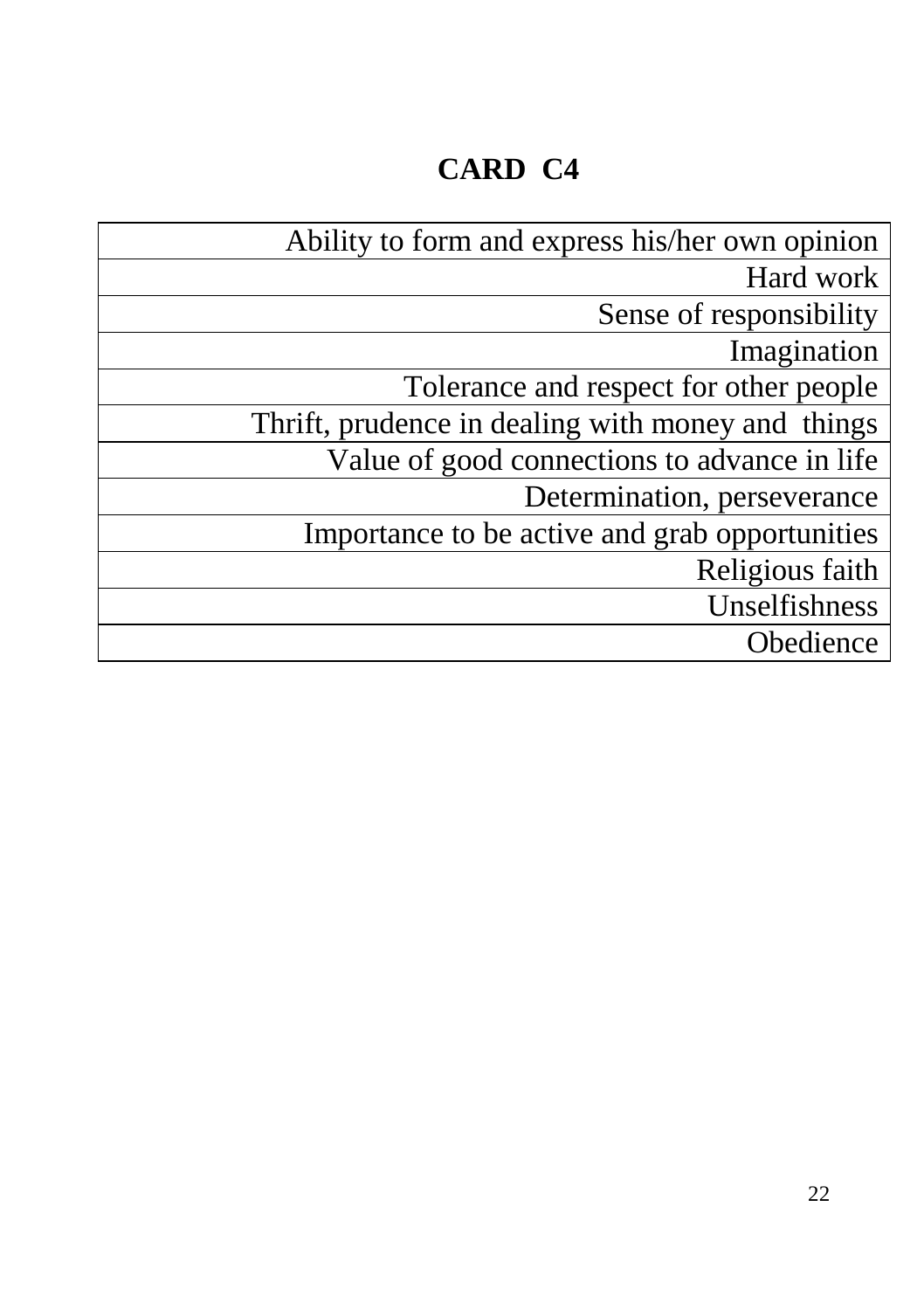| very      | Ouite     | Not very  | Not at all |
|-----------|-----------|-----------|------------|
| important | important | important | important  |

#### **CARD C6**

| Strongly agree | Rather agree | Rather<br>disagree | Strongly<br>disagree |
|----------------|--------------|--------------------|----------------------|
|----------------|--------------|--------------------|----------------------|

|       | A fair | Not very | Not at all |
|-------|--------|----------|------------|
| A lot | amount | much     |            |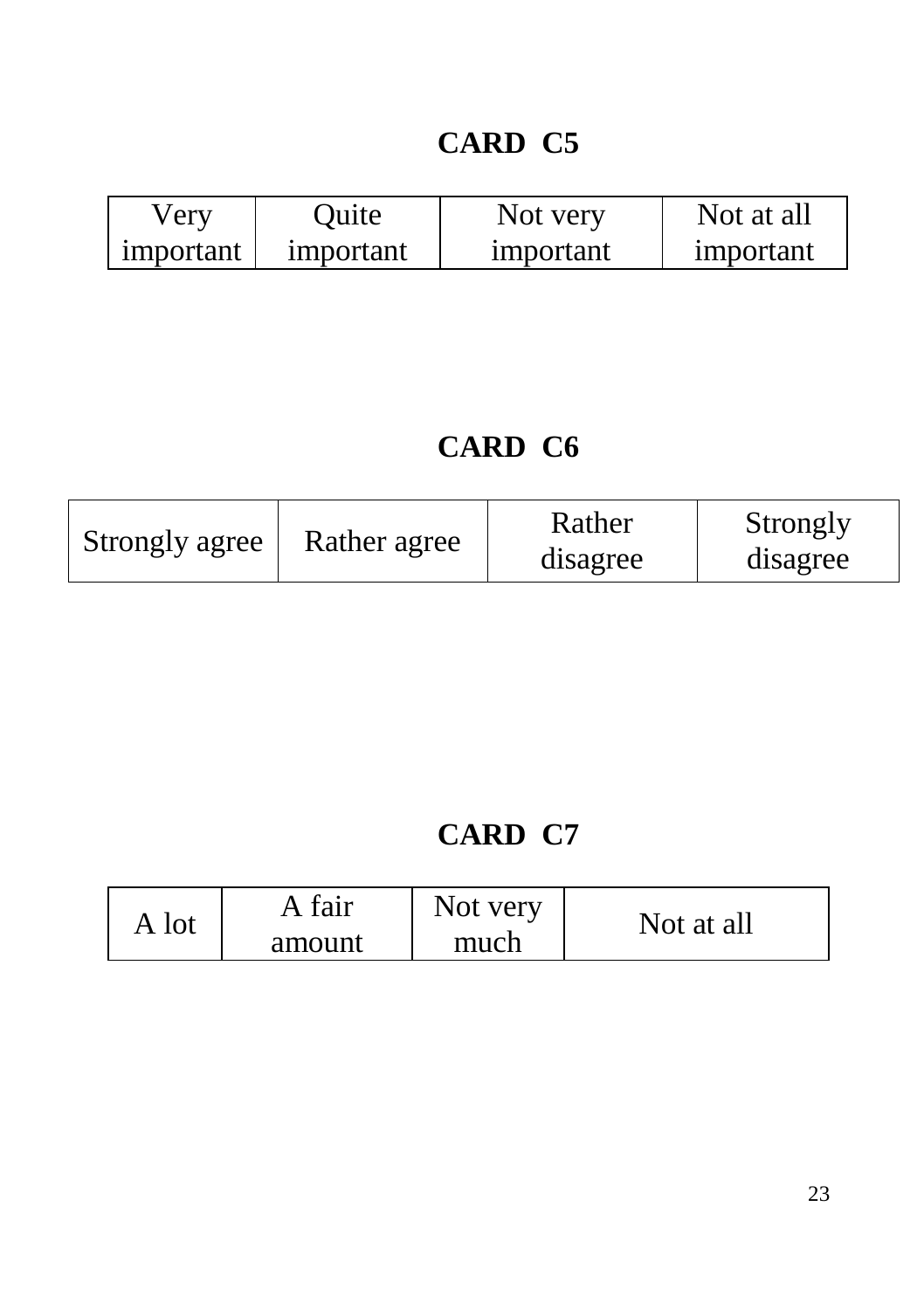| Very      | Somewhat  |                      |
|-----------|-----------|----------------------|
| important | important | Not at all important |

#### **CARD C11**

| Strongly agree | Tend to agree | Tend to<br>disagree | Strongly<br>disagree |
|----------------|---------------|---------------------|----------------------|
|----------------|---------------|---------------------|----------------------|

| Strongly   Rather         | Rather   | Strongly |
|---------------------------|----------|----------|
| $ $ positive $ $ positive | negative | negative |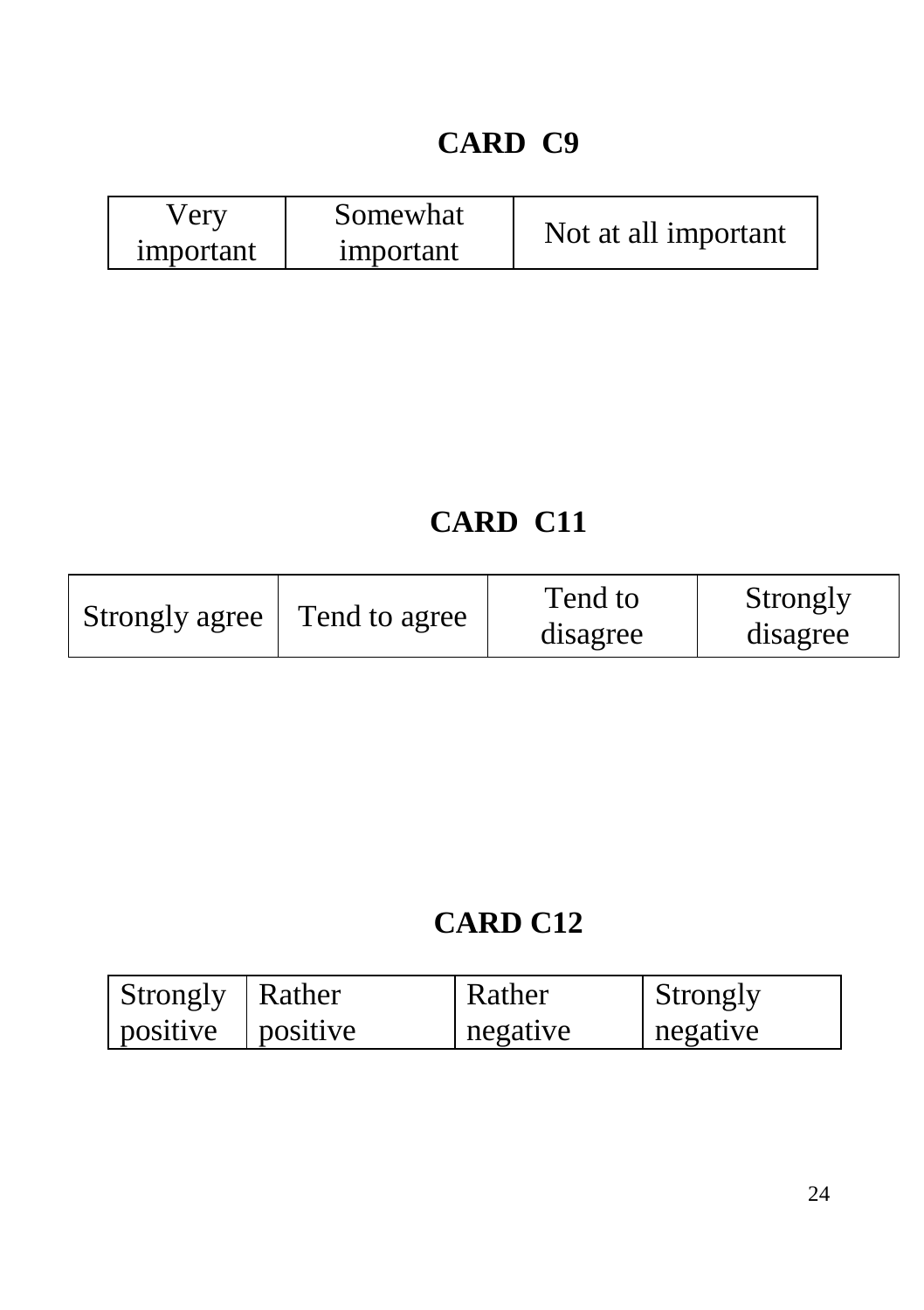| Army                                                |
|-----------------------------------------------------|
| <b>Banks</b>                                        |
| Court system                                        |
| <b>NGOs</b>                                         |
| Parliament                                          |
| Executive government (Prime minister and ministers) |
| President                                           |
| Police                                              |
| Media                                               |
| Marzpetaran/ Yerevan Municipality                   |
| Mayor                                               |
| Municipality                                        |
| Religious institutions                              |
| Ombudsman                                           |
| International organizations                         |
| Schools                                             |
| Universities                                        |
| Healthcare systems                                  |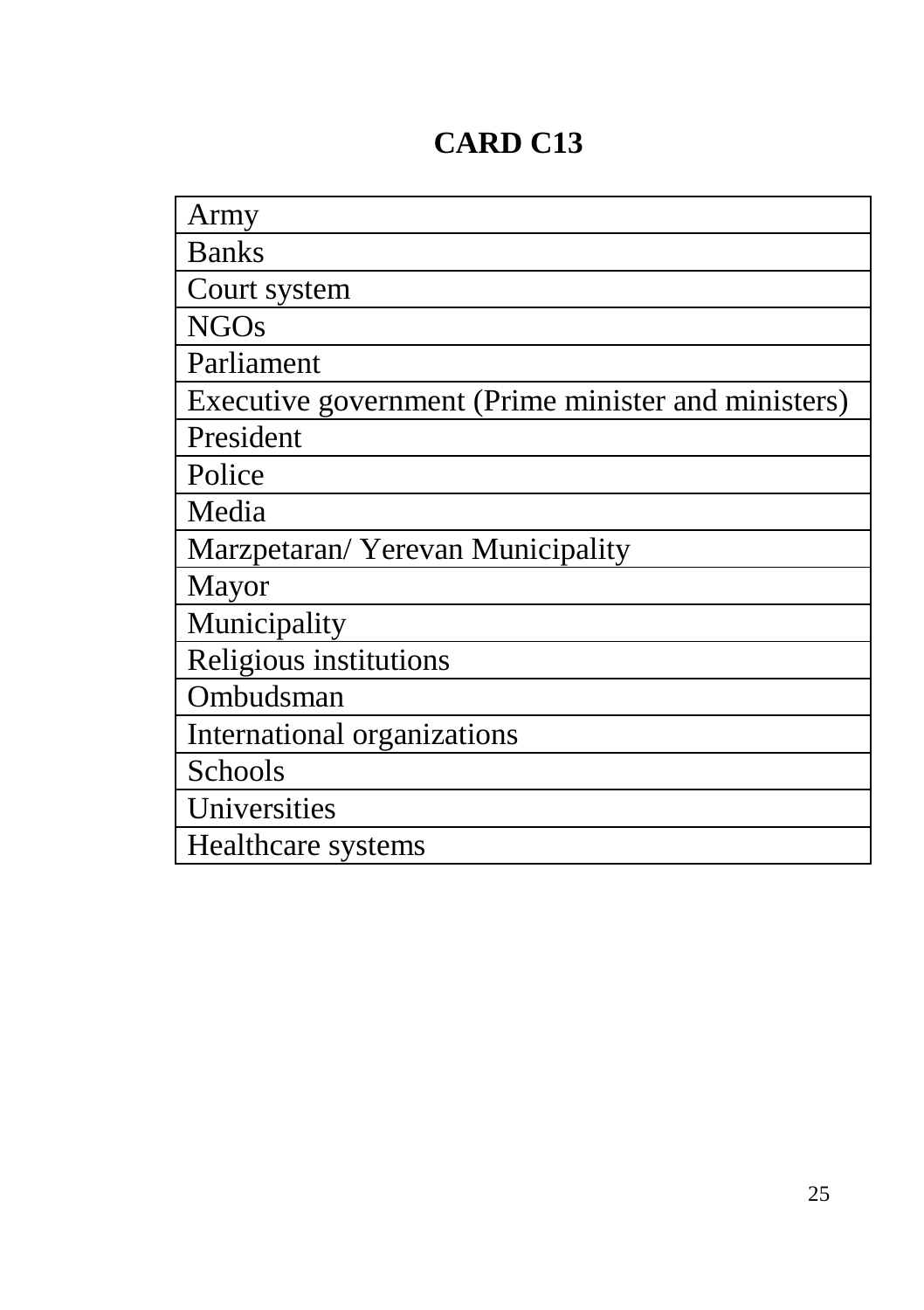| <b>Teachers</b>                           |
|-------------------------------------------|
| Mayor                                     |
| Municipality                              |
| Elderly people                            |
| People who are respected inside community |
| Community "authorities"                   |

|               | 2 | 3 | 4 | $\overline{5}$ | 6 | 8 | 9 | $10 -$           |
|---------------|---|---|---|----------------|---|---|---|------------------|
| People        |   |   |   |                |   |   |   | People<br>try to |
| try to        |   |   |   |                |   |   |   |                  |
| take          |   |   |   |                |   |   |   | be fair          |
| advantage     |   |   |   |                |   |   |   |                  |
| if they       |   |   |   |                |   |   |   |                  |
| got<br>chance |   |   |   |                |   |   |   |                  |
|               |   |   |   |                |   |   |   |                  |